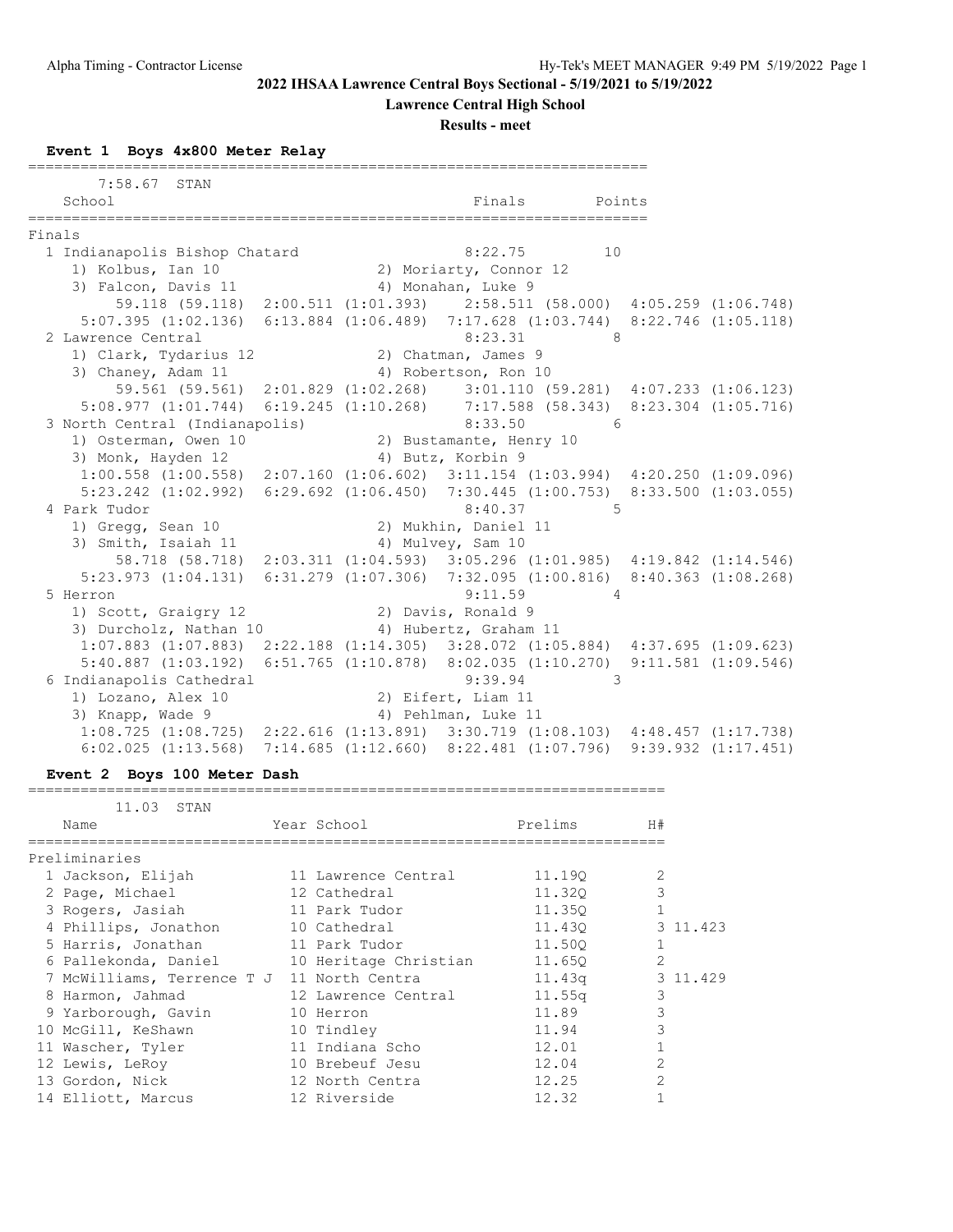**Lawrence Central High School**

#### **Results - meet**

### **....Event 2 Boys 100 Meter Dash**

| 15 Brewer, Jeremiah | 10 Tech         | 12.33 | $\overline{1}$ |
|---------------------|-----------------|-------|----------------|
| 16 Wellington, Noah | 9 Riverside     | 12.40 | $\overline{1}$ |
| 17 DeFalco, Jayden  | 10 Indiana Scho | 12.47 | -2             |
| 18 Jernigan, Jack   | 10 Herron       | 12.94 | -3             |

# **Event 3 Boys 110 Meter Hurdles**

=========================================================================

| 14.76 STAN            |                       |                    |               |
|-----------------------|-----------------------|--------------------|---------------|
| Name                  | Year School           | Prelims            | H#            |
| 1 Vu, Ricky           | 12 North Centra       | 15.470             | $\mathcal{L}$ |
| 2 Mickens, Nathaniel  | 11 Herron             | 17.250             |               |
| 3 Johnson, Gregory    | 12 Tech               | 15.990             | $\mathcal{P}$ |
| 4 Smith, Antonio      | 9 North Centra        | 17.910             |               |
| 5 Williams, Micah     | 11 Lawrence Central   | 16.45 <sub>q</sub> | $\mathcal{L}$ |
| 6 Dresselhaus, Jaiden | 11 Lawrence Central   | 16.71q             | $\mathcal{P}$ |
| 7 Hmurovich, Jay      | 9 Brebeuf Jesu        | 18.33q             | $\mathcal{L}$ |
| 8 Mason, Nicholas     | 10 Heritage Christian | 19.56q             |               |
| 9 McCormick, William  | 11 Cathedral          | 21.16              | 2             |
| -- Weber, Cole        | 11 Chatard            | DNF                |               |

### **Event 4 Boys 200 Meter Dash**

#### =========================================================================

| 22.22 STAN                 |                       |         |                |
|----------------------------|-----------------------|---------|----------------|
| Name                       | Year School           | Prelims | H#             |
| 1 Harris, Jonathan         | 11 Park Tudor         | 22.960  | $\overline{2}$ |
| 2 Rogers, Jasiah           | 11 Park Tudor         | 23.010  | 3              |
| 3 Clark, Tyioun            | 10 Lawrence Central   | 23.550  |                |
| 4 Woodson, Christian       | 10 North Centra       | 23.430  | $\overline{2}$ |
| 5 Reeves, Kendall          | 10 Lawrence Central   | 23.440  | 3              |
| 6 Pallekonda, Daniel       | 10 Heritage Christian | 23.760  |                |
| 7 Rienstra-Kiracofe, Caleb | 9 North Centra        | 23.88q  | $\overline{2}$ |
| 8 Jackson, Jeremiah        | 12 Brebeuf Jesu       | 23.97q  |                |
| 9 Richards, Alex           | 10 Cathedral          | 24.15   | 3              |
| 10 Slaughter, Devaughn     | 9 Cathedral           | 24.62   |                |
| 11 McGill, KeShawn         | 10 Tindley            | 24.67   | 3              |
| 12 Middlebrook, Sabu       | 12 Indiana Scho       | 25.16   | 2              |
| 13 Wellington, Noah        | 9 Riverside           | 25.20   | 2              |
| 14 Elliott, Marcus         | 12 Riverside          | 25.83   | $\mathfrak{D}$ |
| 15 Officer, Miles          | 10 Herron             | 27.10   | 3              |
| -- Wascher, Tyler          | 11 Indiana Scho       | DNF     |                |

### **Event 3 Boys 110 Meter Hurdles**

|        | 14.76 STAN           |                     |        |        |
|--------|----------------------|---------------------|--------|--------|
|        | Name                 | Year School         | Finals | Points |
|        |                      |                     |        |        |
| Finals |                      |                     |        |        |
|        | 1 Vu, Ricky          | 12 North Centra     | 15.73  | 1 N    |
|        | 2 Johnson, Gregory   | 12 Tech             | 15.96  | 8      |
|        | 3 Dresselhaus, Jaide | 11 Lawrence Central | 16.82  | 6      |
|        | 4 Mickens, Nathaniel | 11 Herron           | 17.50  | 5      |
|        | 5 Smith, Antonio     | 9 North Centra      | 17.67  | 4      |
|        | 6 Hmurovich, Jay     | 9 Brebeuf Jesu      | 17.94  |        |
|        |                      |                     |        |        |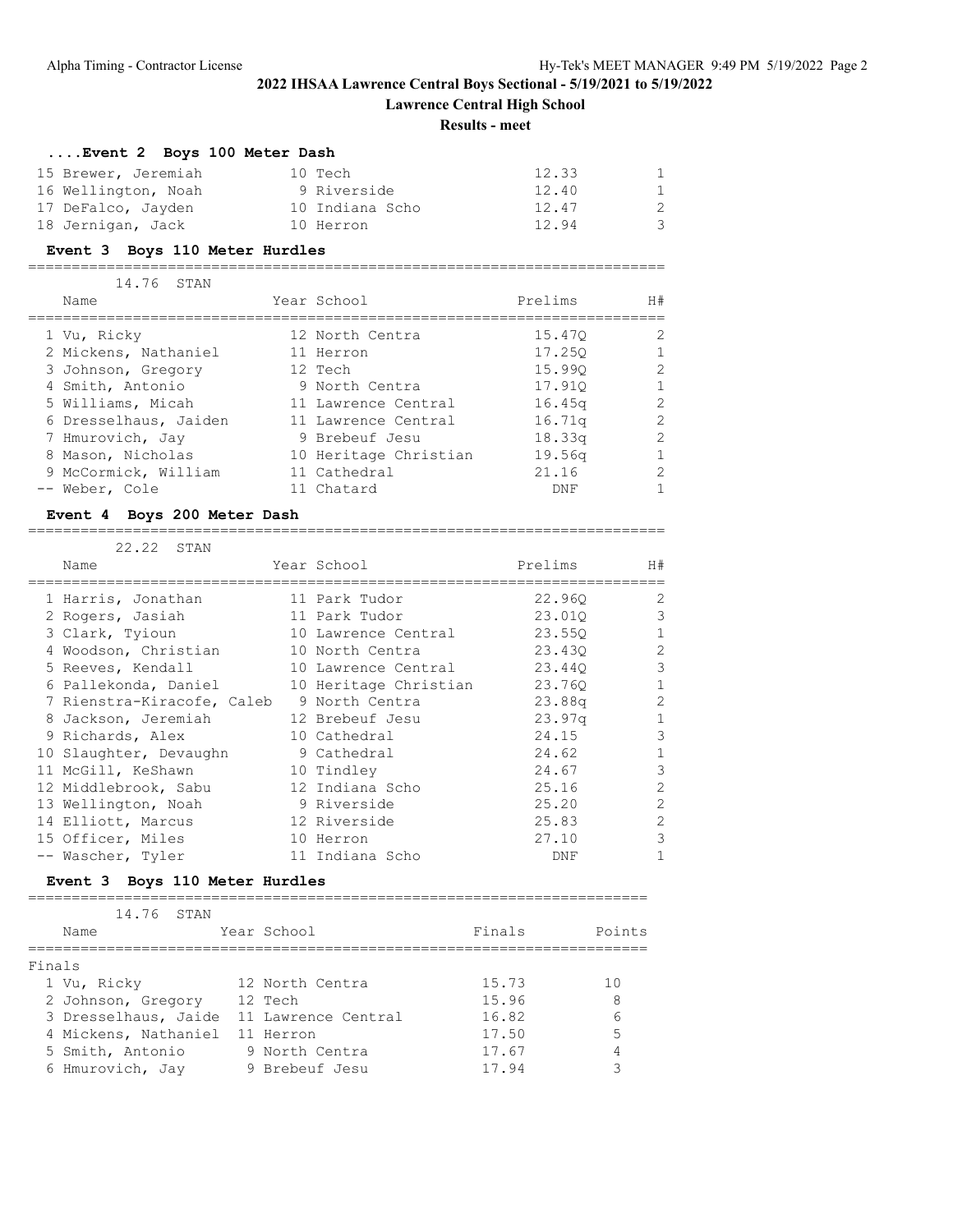**Lawrence Central High School**

**Results - meet**

### **....Event 3 Boys 110 Meter Hurdles**

| 7 Williams, Micah | 11 Lawrence Central   | 17.97 |  |
|-------------------|-----------------------|-------|--|
| 8 Mason, Nicholas | 10 Heritage Christian | 19.67 |  |

=======================================================================

#### **Event 2 Boys 100 Meter Dash**

|   | 11.03 STAN           |                       |        |        |
|---|----------------------|-----------------------|--------|--------|
|   | Name                 | Year School           | Finals | Points |
|   | 1 Rogers, Jasiah     | 11 Park Tudor         | 11.12  | 10     |
|   | 2 Jackson, Elijah    | 11 Lawrence Central   | 11.21  | 8      |
|   | 3 Page, Michael      | 12 Cathedral          | 11.26  | 6      |
|   | 4 Harris, Jonathan   | 11 Park Tudor         | 11.44  | 5      |
|   | 5 McWilliams, Terren | 11 North Centra       | 11.48  | 4      |
|   | 6 Phillips, Jonathon | 10 Cathedral          | 11.50  | 3      |
|   | 7 Pallekonda, Daniel | 10 Heritage Christian | 11.72  | 2      |
| 8 | Harmon, Jahmad       | 12 Lawrence Central   | 11.98  |        |

#### **Event 5 Boys 1600 Meter Run**

======================================================================= 4:18.42 STAN Name Year School Finals Points ======================================================================= 1 Burrell, Ezra 11 Brebeuf Jesu 4:17.34 STAN 10

|                                               |                                                 | $1:05.153$ $(1:05.153)$ $2:10.795$ $(1:05.643)$ $3:15.714$ $(1:04.919)$ $4:17.337$ $(1:01.624)$ |  |
|-----------------------------------------------|-------------------------------------------------|-------------------------------------------------------------------------------------------------|--|
| 2 Todd, Cameron 10 Brebeuf Jesu 4:21.96 8     |                                                 |                                                                                                 |  |
|                                               |                                                 | 1:04.878 (1:04.878) 2:10.540 (1:05.662) 3:16.306 (1:05.767) 4:21.957 (1:05.651)                 |  |
| 3 Chaney, Adam 11 Lawrence Central 4:32.81 6  |                                                 |                                                                                                 |  |
|                                               |                                                 | $1:05.400$ $(1:05.400)$ $2:11.062$ $(1:05.663)$ $3:19.207$ $(1:08.145)$ $4:32.801$ $(1:13.595)$ |  |
| 4 Moriarty, Connor 12 Chatard 4:39.52 5       |                                                 |                                                                                                 |  |
|                                               |                                                 | 1:08.924 (1:08.924) 2:22.227 (1:13.304) 3:34.066 (1:11.840) 4:39.517 (1:05.451)                 |  |
| 5 Pizarro, PJ 12 Heritage Christian 4:39.85 4 |                                                 |                                                                                                 |  |
|                                               | $1:09.212$ $(1:09.212)$ $2:22.032$ $(1:12.820)$ | 3:33.880 (1:11.849) 4:39.848 (1:05.968)                                                         |  |
| 6 DeRyke, Henry 12 North Centra 4:49.44 3     |                                                 |                                                                                                 |  |
|                                               |                                                 | 1:10.718 (1:10.718) 2:22.546 (1:11.829) 3:36.832 (1:14.286) 4:49.440 (1:12.609)                 |  |
| 7 Castor, Josh 10 Cathedral 4:52.44 2         |                                                 |                                                                                                 |  |
|                                               |                                                 | 1:10.353 (1:10.353) 2:23.676 (1:13.324) 3:38.494 (1:14.818) 4:52.438 (1:13.945)                 |  |
| 8 Tuason, Emmett 10 North Centra 4:55.06 1    |                                                 |                                                                                                 |  |
|                                               |                                                 | 1:11.330 (1:11.330) 2:26.415 (1:15.085) 3:44.507 (1:18.092) 4:55.054 (1:10.547)                 |  |
| 9 Moore, Hans 10 Heritage Christian 4:55.79   |                                                 |                                                                                                 |  |
|                                               |                                                 | $1:11.017$ $(1:11.017)$ $2:24.530$ $(1:13.513)$ $3:41.052$ $(1:16.523)$ $4:55.790$ $(1:14.738)$ |  |
| 10 Mukhin, Daniel 11 Park Tudor 5:03.54       |                                                 |                                                                                                 |  |
|                                               |                                                 | 1:10.165 (1:10.165) 2:24.170 (1:14.005) 3:43.169 (1:19.000) 5:03.536 (1:20.368)                 |  |
| 11 Pehlman, Luke 11 Cathedral 5:09.66         |                                                 |                                                                                                 |  |
|                                               |                                                 | 1:14.346 (1:14.346) 2:32.517 (1:18.171) 3:54.807 (1:22.290) 5:09.657 (1:14.850)                 |  |
| 12 Ritz, Cason 10 Park Tudor 5:10.46          |                                                 |                                                                                                 |  |
|                                               |                                                 | 1:13.203 (1:13.203) 2:33.000 (1:19.797) 3:55.535 (1:22.535) 5:10.457 (1:14.923)                 |  |
| 13 Booth, Tiernan 10 Indiana Scho 5:15.94     |                                                 |                                                                                                 |  |
|                                               |                                                 | 1:05.810 (1:05.810) 2:24.453 (1:18.643) 3:55.096 (1:30.644) 5:15.932 (1:20.836)                 |  |
| 14 Berend, Zane 12 Herron 5:27.83             |                                                 |                                                                                                 |  |
|                                               |                                                 | 1:21.147 (1:21.147) 2:47.260 (1:26.113) 4:13.526 (1:26.267) 5:27.822 (1:14.296)                 |  |
| 15 Gorman, Avant 12 Indiana Scho 5:34.68      |                                                 |                                                                                                 |  |
|                                               |                                                 | 1:13.544 (1:13.544) 2:34.763 (1:21.220) 4:11.178 (1:36.415) 5:34.680 (1:23.503)                 |  |
| 16 Rodriguez, Saul 12 Tech 5:37.76            |                                                 |                                                                                                 |  |
|                                               |                                                 | 1:16.334 (1:16.334) 2:41.420 (1:25.087) 4:11.048 (1:29.628) 5:37.756 (1:26.709)                 |  |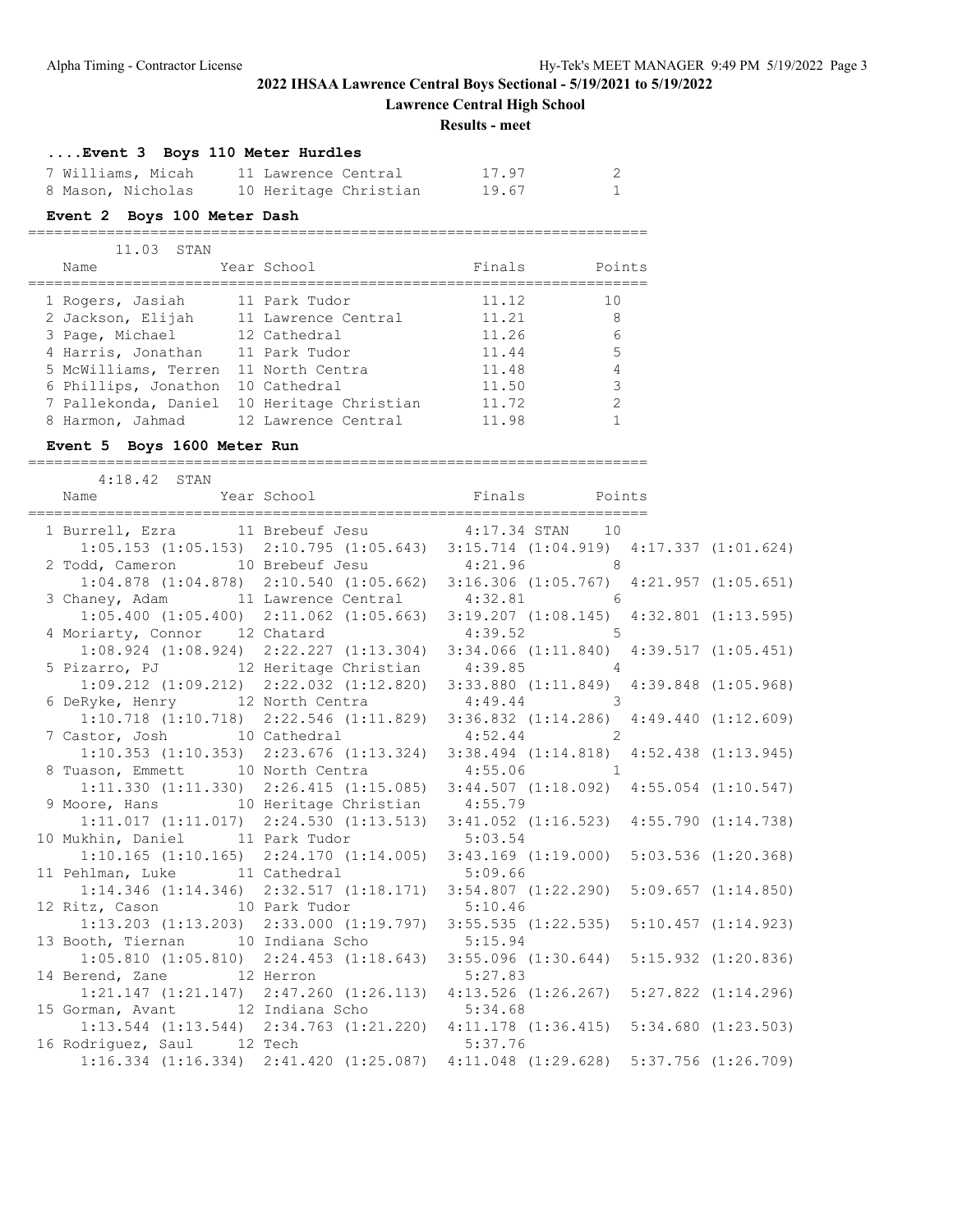**Lawrence Central High School**

**Results - meet**

### **....Event 5 Boys 1600 Meter Run**

17 Friedrich, Caiden 9 Herron 5:41.39 1:22.084 (1:22.084) 2:48.981 (1:26.898) 4:16.631 (1:27.650) 5:41.387 (1:24.756) 18 Guzman, Elijah 12 Riverside 5:58.99 1:16.827 (1:16.827) 2:46.211 (1:29.385) 4:22.022 (1:35.811) 5:58.981 (1:36.960) -- Bourgeois, Max 10 Chatard DNF

#### **Event 6 Boys 4x100 Meter Relay**

42.55 STAN

==========================================================================

| School                           | Finals                               |               | H# Points |               |  |
|----------------------------------|--------------------------------------|---------------|-----------|---------------|--|
| 1 North Central (Indianapolis)   | ===========================<br>42.99 | 2             | 10        |               |  |
| 1) Canady, Isaac 9               | 2) Spradley, Brayden 9               |               |           |               |  |
| 3) Smith, Antonio 9              | 4) Rienstra-Kiracofe, Caleb 9        |               |           |               |  |
| 2 Lawrence Central               | 43.20                                | $\mathcal{L}$ | 8         |               |  |
| 1) Garner, Daviyon 11            | 2) Harmon, Jahmad 12                 |               |           |               |  |
| 3) Jackson, Elijah 11            | 4) Reeves, Kendall 10                |               |           |               |  |
| 3 Park Tudor                     | 43.49                                | 2             | 6         |               |  |
| 1) Harris, Jonathan 11           | 2) Pitts, Donovan 11                 |               |           |               |  |
| 3) Gordon, DJ 10                 | 4) Rogers, Jasiah 11                 |               |           |               |  |
| 4 Brebeuf Jesuit Preparatory     | 44.33                                | 2             | 5         |               |  |
| 1) Lewis, LeRoy 10               | 2) Jackson, Jeremiah 12              |               |           |               |  |
| 3) Buford, Bryson 11             | 4) Ash, Alexander 10                 |               |           |               |  |
| 5 Indianapolis Cathedral         | 44.80                                | 2             | 4         |               |  |
| 1) Phillips, Jonathon 10         | 2) Rollins, Isaiah 9                 |               |           |               |  |
| 3) Slaughter, Devaughn 9         | 4) Kiki, Chris 12                    |               |           |               |  |
| 6 Heritage Christian             | 45.03                                | 1             | 3         |               |  |
| 1) Opper, CJ 11                  | 2) Bryant, Erie 10                   |               |           |               |  |
| 3) Pallekonda, Daniel 10         | 4) Dora, Christian 11                |               |           |               |  |
| 7 Herron                         | 45.65                                | 1             | 2         |               |  |
| 1) Yarborough, Gavin 10          | 2) Hayes, Damien 10                  |               |           |               |  |
| 3) Mickens, Nathaniel 11         | 4) Keller, Elijah 11                 |               |           |               |  |
| 8 Indianapolis Arsenal Technical | 46.77                                | 1             | 1         |               |  |
| 1) Wills Collins, Kevin 10       | 2) Reed, Jordan 12                   |               |           |               |  |
| 3) Washington, Ryan 12           | 4) Brewer, Jonathan 10               |               |           |               |  |
| Indianapolis Bishop Chatard      | DO                                   | 2             |           | Out of zone 1 |  |
| 1) Gamble, George 12             | 2) Joven, Nate 12                    |               |           |               |  |
| 3) Williams, Sylvester 12        | 4) O'Gara, Danny 12                  |               |           |               |  |

#### **Event 7 Boys 400 Meter Dash**

| 49.35<br>STAN                        |                                   |            |                                |
|--------------------------------------|-----------------------------------|------------|--------------------------------|
| Name                                 | Year School                       | Finals     | H# Points                      |
| 1 Grimes, Jaylen                     | 12 Tech                           | 49.18 STAN | $3 \quad 10$                   |
| 2 Page, Michael 12 Cathedral         |                                   | 49.48      | $\mathcal{E}$<br>8             |
| 3 Keller, Elijah 11 Herron           |                                   | 51.30      | 3 <sup>7</sup><br>6            |
| 4 Merriweather, Josh 12 North Centra |                                   | 51.91      | $\mathcal{E}$<br>5             |
| 5 Smith, Isaiah                      | 11 Park Tudor                     | 52.09      | 2<br>4<br>A                    |
| 6 Coan, Lawrence                     | 12 Brebeuf Jesu                   | 52.19      | $\mathcal{L}$<br>3             |
|                                      | 7 Novak, Matt 11 Lawrence Central | 52.58      | $\mathcal{L}$<br>$\mathcal{L}$ |
| 8 Townsend, Amadeo                   | 11 Lawrence Central               | 52.86      | 3                              |
| 9 Leon, Jacob                        | 12 Cathedral                      | 53.75      | 3                              |
| 10 Mason, Korren                     | 10 North Centra                   | 54.06      | 3                              |
| 11 Ash, Alexander                    | 10 Brebeuf Jesu                   | 55.12      | 2                              |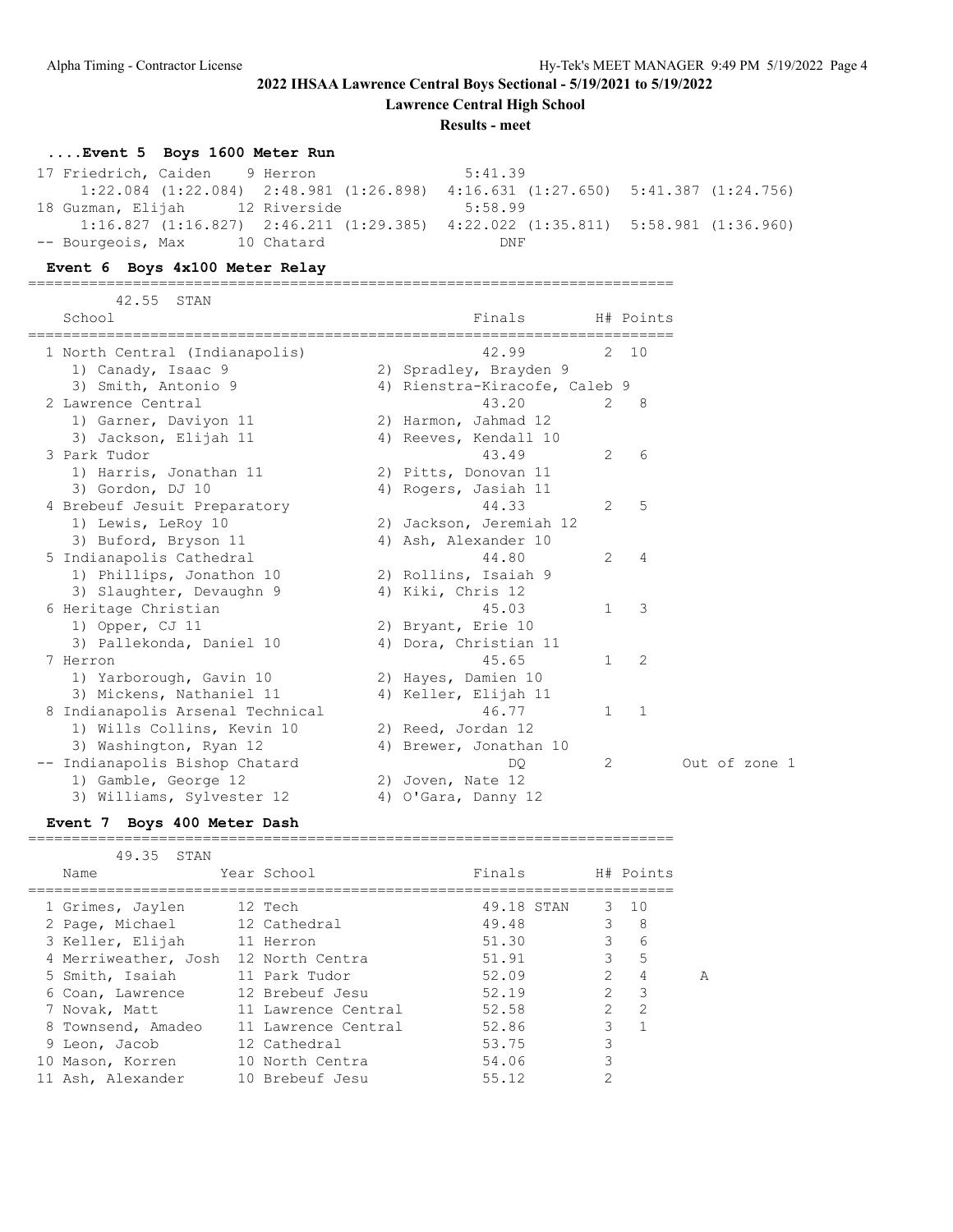**Lawrence Central High School**

**Results - meet**

### **....Event 7 Boys 400 Meter Dash**

| 12 Willing, Tyler    | 12 Indiana Scho | 55.41   |   |
|----------------------|-----------------|---------|---|
| 13 Mulvey, Sam       | 10 Park Tudor   | 56.07   | 2 |
| 14 Sochacki, Jackson | 11 Chatard      | 56.59   | 2 |
| 15 Wellington, Noah  | 9 Riverside     | 57.57   |   |
| 16 Bailey, Jeremiah  | 10 Tindley      | 1:01.13 |   |
| 17 Wascher, Tyler    | 11 Indiana Scho | 1:01.19 | 3 |
| 18 Hayes, Damien     | 10 Herron       | 1:02.97 |   |
| 19 Hastings, Nathan  | 9 Riverside     | 1:08.81 |   |
| -- Mills, Mac        | 10 Chatard      | FS      |   |

### **Event 8 Boys 300 Meter Hurdles**

==========================================================================

| 39.31 STAN                            |                       |                  |                |                         |
|---------------------------------------|-----------------------|------------------|----------------|-------------------------|
| Name                                  | Year School           | Finals H# Points |                |                         |
|                                       |                       |                  |                |                         |
| 1 Brewer, Cole                        | 12 Cathedral          | 42.12            |                | 2, 10                   |
| 2 Weber, Cole                         | 11 Chatard            | 43.38            | $\mathcal{L}$  | 8                       |
| 3 Pallekonda, Daniel                  | 10 Heritage Christian | 43.65            | 2              | 6                       |
| 4 Spradley, Brayden                   | 9 North Centra        | 44.50            |                | 2 <sub>5</sub>          |
| 5 Mickens, Nathaniel 11 Herron        |                       | 44.64            | $\overline{2}$ | $\overline{4}$          |
| 6 Williams, Micah 11 Lawrence Central |                       | 44.78            | $\mathcal{L}$  | $\overline{\mathbf{3}}$ |
| 7 Johnson, Gregory 12 Tech            |                       | 44.79            | $\mathcal{P}$  | $\mathcal{L}$           |
| 8 Hmurovich, Jay 9 Brebeuf Jesu       |                       | 45.14            |                | 1                       |
| 9 Middlebrook, Sabu                   | 12 Indiana Scho       | 45.39            |                |                         |
| 10 McNeal, Makail                     | 9 Lawrence Central    | 45.73            |                |                         |
| 11 Barkdull, Ethan                    | 11 Brebeuf Jesu       | 46.07            |                |                         |
| 12 Hernandez, Andrew                  | 10 Cathedral          | 46.74            |                |                         |
| 13 Opper, CJ                          | 11 Heritage Christian | 47.24            | $\overline{2}$ |                         |
| 14 Hines, Jayden                      | 9 North Centra        | 48.06            |                |                         |

#### **Event 9 Boys 800 Meter Run**

| $1:55.62$ STAN                                                                                   |                                     |         |                |                  |
|--------------------------------------------------------------------------------------------------|-------------------------------------|---------|----------------|------------------|
| Name That Year School Team Finals H# Points                                                      |                                     |         |                |                  |
| 1 Killeen, Nate 11 North Centra 1:58.25 2 10                                                     |                                     |         |                |                  |
| 2 Husain, Sawyer 12 North Centra 2:00.85                                                         | 57.113 (57.113) 1:58.244 (1:01.131) |         |                | $2 \quad 8$      |
| 3 Hughes, Spencer 10 Park Tudor 2:02.59                                                          | 58.316 (58.316) 2:00.845 (1:02.529) |         |                | $2^{\circ}$<br>6 |
| 4 Mazhandu, Raphael 12 Brebeuf Jesu 2:02.84                                                      | 58.464 (58.464) 2:02.584 (1:04.120) |         |                | 2 <sub>5</sub>   |
| 5 Williams, Eqan 10 Brebeuf Jesu 2:03.42                                                         | 58.613 (58.613) 2:02.840 (1:04.227) |         |                | $2 \quad 4$      |
| $1:01.450$ $(1:01.450)$ $2:03.415$ $(1:01.965)$<br>6 Clark, Tydarius 12 Lawrence Central 2:04.43 |                                     |         |                | $2 \overline{3}$ |
| 7 Riggle, Cole 10 Heritage Christian 2:05.73                                                     | 58.951 (58.951) 2:04.428 (1:05.478) |         |                | $2 \quad 2$      |
| $1:00.321$ $(1:00.321)$ $2:05.724$ $(1:05.404)$                                                  |                                     | 2:08.11 |                | $2 \quad 1$      |
| 8 Haines, JD 9 Chatard<br>$1:03.069$ $(1:03.069)$ $2:08.108$ $(1:05.040)$                        |                                     |         |                |                  |
| 9 Wynn, Kahlil 10 Lawrence Central<br>$1:03.394$ $(1:03.394)$ $2:13.670$ $(1:10.276)$            |                                     | 2:13.67 | $\overline{2}$ |                  |
| 10 Monahan, Luke 9 Chatard<br>$1:03.102$ $(1:03.102)$ $2:14.324$ $(1:11.222)$                    |                                     | 2:14.33 | $\overline{2}$ |                  |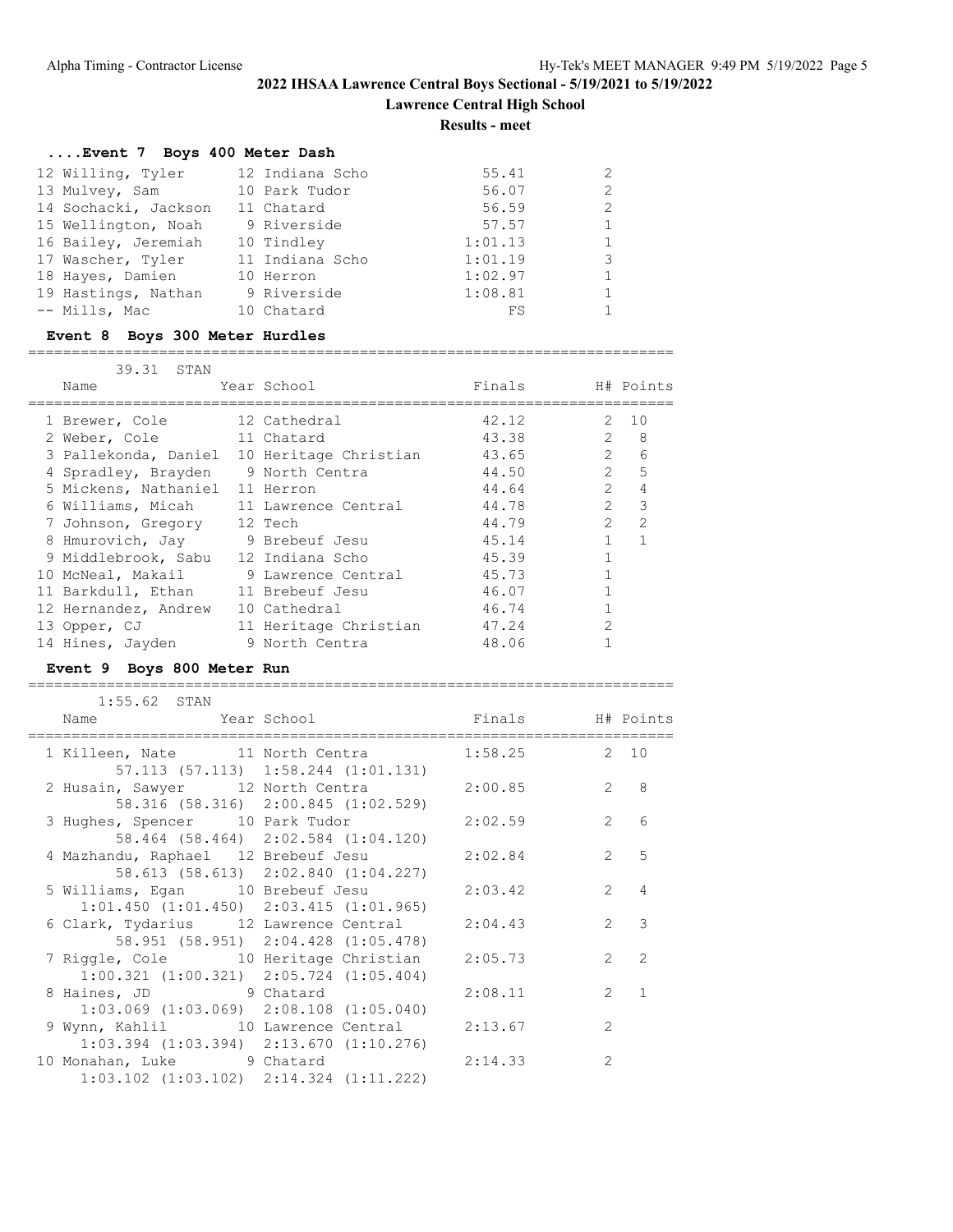**Lawrence Central High School**

#### **Results - meet**

#### **....Event 9 Boys 800 Meter Run**

|  |                                                                                  | 11 Baker, Caleb 10 Heritage Christian 2:19.09 |         | $\mathbf{1}$   |
|--|----------------------------------------------------------------------------------|-----------------------------------------------|---------|----------------|
|  | $1:09.426$ $(1:09.426)$ $2:19.083$ $(1:09.658)$                                  |                                               |         |                |
|  |                                                                                  | 12 Ritz, Cason 10 Park Tudor 2:21.48          |         | $\mathbf{1}$   |
|  | $1:09.724$ $(1:09.724)$ $2:21.472$ $(1:11.749)$                                  |                                               |         |                |
|  | 13 Mariani, Joseph 11 Cathedral                                                  |                                               | 2:23.45 | $\mathbf{1}$   |
|  | $1:11.421$ $(1:11.421)$ $2:23.446$ $(1:12.026)$                                  |                                               |         |                |
|  | 14 VanderWoude, Crew 10 Cathedral                                                |                                               | 2:24.51 | $\mathbf{1}$   |
|  | $1:11.646$ $(1:11.646)$ $2:24.505$ $(1:12.859)$                                  |                                               |         |                |
|  |                                                                                  | 15 Booth, Tiernan 10 Indiana Scho             | 2:25.55 | $\overline{1}$ |
|  | $1:13.156$ $(1:13.156)$ $2:25.547$ $(1:12.392)$                                  |                                               |         |                |
|  | 16 Rodriguez, Saul 12 Tech                                                       |                                               | 2:28.94 | $\mathbf{1}$   |
|  | $1:12.607$ $(1:12.607)$ $2:28.935$ $(1:16.328)$                                  |                                               |         |                |
|  | 17 Willing, Tyler 12 Indiana Scho                                                |                                               | 2:30.24 | $\overline{c}$ |
|  | $1:04.886$ $(1:04.886)$ $2:30.231$ $(1:25.346)$                                  |                                               |         | $\mathbf{1}$   |
|  | 18 Durcholz, Nathan 10 Herron<br>$1:12.556$ $(1:12.556)$ $2:30.397$ $(1:17.841)$ |                                               | 2:30.40 |                |
|  | 19 Scott, Graigry 12 Herron                                                      |                                               | 2:32.31 | $\mathbf{1}$   |
|  | $1:14.335$ $(1:14.335)$ $2:32.310$ $(1:17.975)$                                  |                                               |         |                |
|  | 20 Dupree, Miles 10 Tindley                                                      |                                               | 2:47.19 | $\mathbf{1}$   |
|  | $1:15.976$ $(1:15.976)$ $2:47.189$ $(1:31.213)$                                  |                                               |         |                |
|  | 21 Bailey, Jeremiah 10 Tindley                                                   |                                               | 2:53.28 | $\mathbf{1}$   |
|  | $1:25.735$ $(1:25.735)$ $2:53.273$ $(1:27.539)$                                  |                                               |         |                |
|  | 22 Lunn, Caleb 9 Riverside                                                       |                                               | 2:54.14 | $\mathbf{1}$   |
|  | $1:27.798$ $(1:27.798)$ $2:54.131$ $(1:26.333)$                                  |                                               |         |                |
|  |                                                                                  | 23 Hale, Samuel 9 Riverside                   | 3:25.17 | $\mathbf{1}$   |
|  | $1:39.252$ $(1:39.252)$ $3:25.163$ $(1:45.911)$                                  |                                               |         |                |

#### **Event 4 Boys 200 Meter Dash**

#### 22.22 STAN Name Year School **Finals** Points ======================================================================= 1 Harris, Jonathan 11 Park Tudor 22.82 10 2 Woodson, Christian 10 North Centra 22.97 8 3 Rogers, Jasiah 11 Park Tudor 23.44 6 4 Clark, Tyioun 10 Lawrence Central 23.75 5 5 Reeves, Kendall 10 Lawrence Central 23.84 4 6 Rienstra-Kiracofe, 9 North Centra 23.87 3 7 Jackson, Jeremiah 12 Brebeuf Jesu 24.17 2 8 Pallekonda, Daniel 10 Heritage Christian 24.73 1

=======================================================================

#### **Event 10 Boys 3200 Meter Run**

| 9:18.54 STAN   |                                                 |         |                                                 |                     |
|----------------|-------------------------------------------------|---------|-------------------------------------------------|---------------------|
| Name           | Year School                                     | Finals  | Points                                          |                     |
|                | 1 Stevens, Collin 12 Brebeuf Jesu               | 9:37.92 | 10                                              |                     |
|                | $1:12.727$ $(1:12.727)$ $2:25.906$ $(1:13.180)$ |         | $3:39.315$ $(1:13.409)$ $4:52.926$ $(1:13.612)$ |                     |
|                | $6:03.396$ $(1:10.470)$ $7:16.232$ $(1:12.837)$ |         | $8:29.067$ $(1:12.835)$ $9:37.913$ $(1:08.846)$ |                     |
|                | 2 Thirunavukkarasu, 12 Brebeuf Jesu             | 9:39.10 | 8                                               |                     |
|                | $1:12.494$ $(1:12.494)$ $2:25.743$ $(1:13.250)$ |         | $3:39.551$ $(1:13.808)$ $4:52.675$ $(1:13.125)$ |                     |
|                | $6:03.178$ $(1:10.504)$ $7:15.971$ $(1:12.793)$ |         | $8:29.189$ $(1:13.219)$ $9:39.096$ $(1:09.908)$ |                     |
| 3 Eifert, Liam | 11 Cathedral                                    | 9:53.28 | 6                                               |                     |
|                | $1:13.906$ $(1:13.906)$ $2:26.410$ $(1:12.505)$ |         | $3:39.821$ $(1:13.411)$                         | 4:53.326 (1:13.505) |
|                | $6:04.409$ $(1:11.084)$ $7:18.944$ $(1:14.535)$ |         | $8:37.759$ $(1:18.815)$ $9:53.279$ $(1:15.520)$ |                     |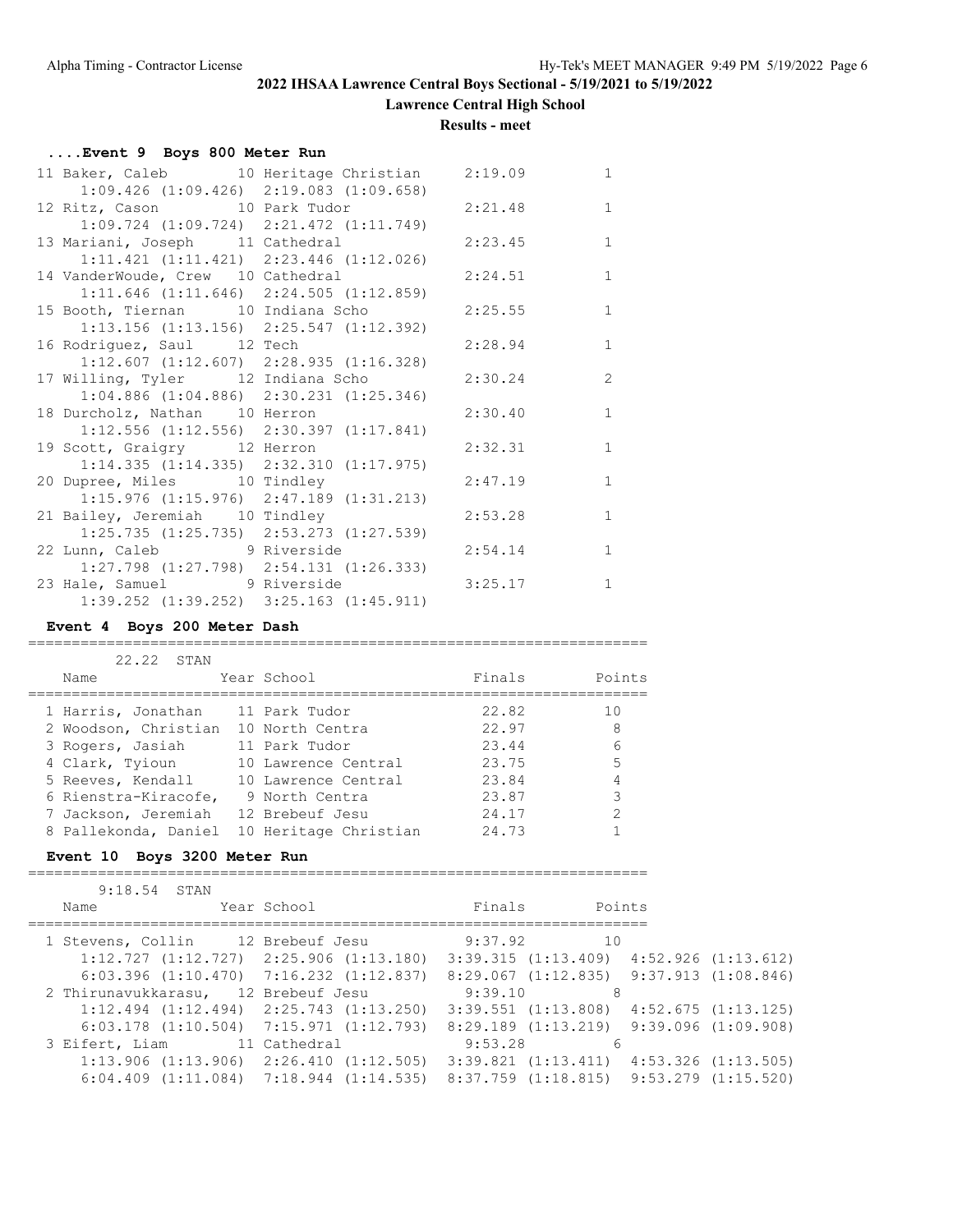**Lawrence Central High School**

**Results - meet**

# **....Event 10 Boys 3200 Meter Run**

|  | 4 Chaney, Adam 11 Lawrence Central 9:55.71 5                                                                                 |  |  |  |
|--|------------------------------------------------------------------------------------------------------------------------------|--|--|--|
|  | $1:13.042$ (1:13.042) $2:26.098$ (1:13.056) $3:39.671$ (1:13.573) $4:53.076$ (1:13.406)                                      |  |  |  |
|  | $6:03.755$ (1:10.679) 7:20.306 (1:16.551) 8:44.527 (1:24.222) 9:55.708 (1:11.181)                                            |  |  |  |
|  | 5 Falcon, Davis 11 Chatard 9:59.19 4                                                                                         |  |  |  |
|  | 1:14.692 (1:14.692) 2:28.262 (1:13.570) 3:40.026 (1:11.764) 4:53.919 (1:13.894)                                              |  |  |  |
|  | 6:11.226 (1:17.307) 7:31.681 (1:20.456) 8:49.298 (1:17.617) 9:59.182 (1:09.885)                                              |  |  |  |
|  | 6 Raber, Alex 10 Heritage Christian 9:59.60 3                                                                                |  |  |  |
|  | $1:14.868$ (1:14.868) 2:28.030 (1:13.162) 3:39.907 (1:11.878) 4:53.464 (1:13.557)                                            |  |  |  |
|  | $6:07.125$ $(1:13.661)$ $7:25.351$ $(1:18.227)$ $8:44.910$ $(1:19.559)$ $9:59.591$ $(1:14.681)$                              |  |  |  |
|  | 7 Monk, Hayden 12 North Centra 10:01.78 2                                                                                    |  |  |  |
|  | 1:13.246 (1:13.246) 2:26.583 (1:13.338) 3:40.197 (1:13.615) 4:54.957 (1:14.760)                                              |  |  |  |
|  | 6:12.956 (1:17.999) 7:32.339 (1:19.384) 8:49.731 (1:17.393) 10:01.775 (1:12.044)                                             |  |  |  |
|  | 8 Kolbus, Ian 10 Chatard 10:22.64 1                                                                                          |  |  |  |
|  | 1:15.741 (1:15.741) 2:31.530 (1:15.790) 3:47.221 (1:15.692) 5:04.834 (1:17.613)                                              |  |  |  |
|  | 6:24.391 (1:19.557) 7:45.477 (1:21.087) 9:04.374 (1:18.897) 10:22.637 (1:18.264)                                             |  |  |  |
|  | 9 Murphy, Griffin 10 Herron 10:36.37<br>1:17.175 (1:17.175) 2:32.939 (1:15.765) 3:51.628 (1:18.690) 5:11.347 (1:19.720)      |  |  |  |
|  |                                                                                                                              |  |  |  |
|  | 6:31.756 (1:20.409) 7:54.345 (1:22.590) 9:16.433 (1:22.089) 10:36.368 (1:19.935)                                             |  |  |  |
|  | 10 Chambers, Gabe 12 North Centra 10:40.53                                                                                   |  |  |  |
|  | $1:15.332$ $(1:15.332)$ $2:31.661$ $(1:16.330)$ $3:50.267$ $(1:18.606)$ $5:11.651$ $(1:21.384)$                              |  |  |  |
|  | 6:33.262 (1:21.612) 7:57.531 (1:24.269) 9:21.080 (1:23.550) 10:40.527 (1:19.448)                                             |  |  |  |
|  | 11 Clark, Tydarius 12 Lawrence Central 11:46.06                                                                              |  |  |  |
|  | 1:13.791 (1:13.791) 2:31.671 (1:17.881) 3:56.368 (1:24.697) 5:33.774 (1:37.406)                                              |  |  |  |
|  | 7:01.743 (1:27.970) 8:26.881 (1:25.138) 10:02.499 (1:35.619) 11:46.051 (1:43.553)                                            |  |  |  |
|  | 12 Lozano, Alex 10 Cathedral 11:49.36                                                                                        |  |  |  |
|  | 1:17.786 (1:17.786) 2:39.332 (1:21.547) 4:04.446 (1:25.114) 5:31.757 (1:27.312)                                              |  |  |  |
|  | 7:03.641 (1:31.884) 8:38.459 (1:34.819) 10:15.828 (1:37.370) 11:49.351 (1:33.523)                                            |  |  |  |
|  | 13 Davis, Ronald 9 Herron 12:11.07                                                                                           |  |  |  |
|  | 1:19.619 (1:19.619) 2:52.816 (1:33.197) 4:29.664 (1:36.849) 6:05.520 (1:35.856)                                              |  |  |  |
|  | 7:40.740 (1:35.220) 9:15.448 (1:34.709) 10:51.471 (1:36.024) 12:11.069 (1:19.598)<br>14 Guzman, Elijah 12 Riverside 13:01.50 |  |  |  |
|  | $1:22.211$ $(1:22.211)$ $2:57.601$ $(1:35.390)$ $4:36.635$ $(1:39.035)$ $6:17.904$ $(1:41.270)$                              |  |  |  |
|  | 7:59.566 (1:41.662) 9:44.064 (1:44.499) 11:29.251 (1:45.187) 13:01.491 (1:32.240)                                            |  |  |  |
|  |                                                                                                                              |  |  |  |
|  | 15 Kyai, Po 11 Indiana Scho 14:51.25<br>1:25.193 (1:25.193) 3:09.796 (1:44.603) 4:59.195 (1:49.400) 6:54.056 (1:54.861)      |  |  |  |
|  | 8:56.968 (2:02.913) 11:00.801 (2:03.833) 13:04.989 (2:04.189) 14:51.246 (1:46.258)                                           |  |  |  |
|  |                                                                                                                              |  |  |  |

### **Event 11 Boys 4x400 Meter Relay**

| 3:21.83 STAN         |                                                                                                                                   |         |                                                                                                                                                                                                                                                                                                                                                   |
|----------------------|-----------------------------------------------------------------------------------------------------------------------------------|---------|---------------------------------------------------------------------------------------------------------------------------------------------------------------------------------------------------------------------------------------------------------------------------------------------------------------------------------------------------|
| School               |                                                                                                                                   | Finals  | Points                                                                                                                                                                                                                                                                                                                                            |
|                      |                                                                                                                                   |         |                                                                                                                                                                                                                                                                                                                                                   |
|                      |                                                                                                                                   | 3:26.48 | 10                                                                                                                                                                                                                                                                                                                                                |
| 1) Dudik, Noah 11    |                                                                                                                                   |         |                                                                                                                                                                                                                                                                                                                                                   |
| 3) Joven, Nate 12    |                                                                                                                                   |         |                                                                                                                                                                                                                                                                                                                                                   |
|                      |                                                                                                                                   |         |                                                                                                                                                                                                                                                                                                                                                   |
|                      |                                                                                                                                   | 3:27.00 | 8                                                                                                                                                                                                                                                                                                                                                 |
|                      |                                                                                                                                   |         |                                                                                                                                                                                                                                                                                                                                                   |
| 3) Holt, Denhm 9     |                                                                                                                                   |         |                                                                                                                                                                                                                                                                                                                                                   |
|                      |                                                                                                                                   |         |                                                                                                                                                                                                                                                                                                                                                   |
|                      |                                                                                                                                   | 3:30.55 | 6                                                                                                                                                                                                                                                                                                                                                 |
| 1) Burrell, Ezra 11  |                                                                                                                                   |         |                                                                                                                                                                                                                                                                                                                                                   |
| 3) Ash, Alexander 10 |                                                                                                                                   |         |                                                                                                                                                                                                                                                                                                                                                   |
|                      |                                                                                                                                   |         |                                                                                                                                                                                                                                                                                                                                                   |
|                      | 1 Indianapolis Bishop Chatard<br>2 North Central (Indianapolis)<br>1) Merriweather, Joshua J J 12<br>3 Brebeuf Jesuit Preparatory |         | 2) Nash, Mike 12<br>4) O'Gara, Danny 12<br>$1:43.721$ $(1:43.721)$ $2:35.481$ $(51.760)$ $3:26.479$ $(50.998)$<br>2) Killeen, Nate 11<br>4) Butz, Korbin 9<br>$1:45.520$ (1:45.520) $2:36.475$ (50.955) $3:27.000$ (50.526)<br>2) Todd, Cameron 10<br>4) Coan, Lawrence 12<br>$1:46.395$ $(1:46.395)$ $2:38.765$ $(52.371)$ $3:30.548$ $(51.783)$ |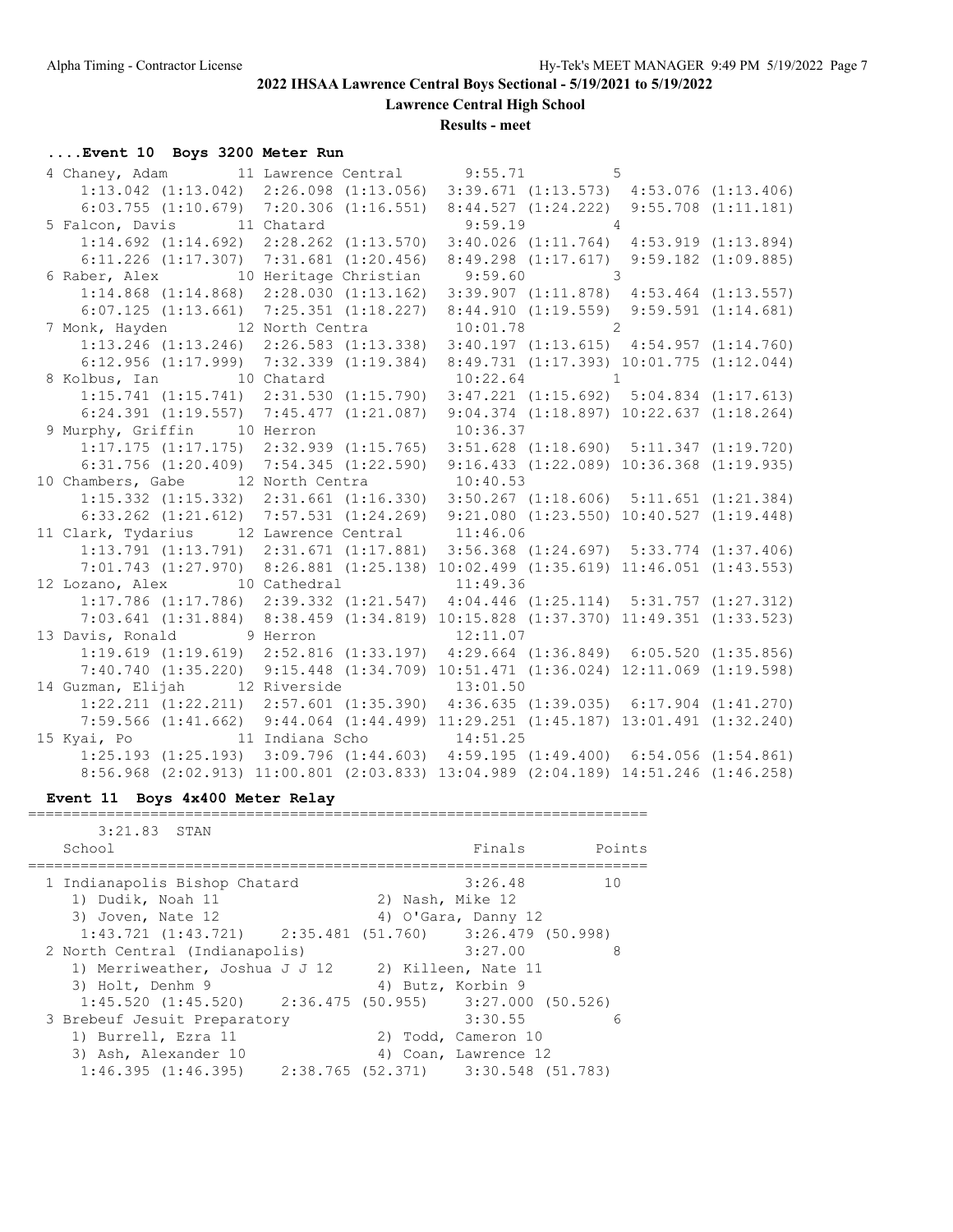**Lawrence Central High School**

### **Results - meet**

# **....Event 11 Boys 4x400 Meter Relay**

| 4 Lawrence Central                                                  |                     | 3:31.05                   | 5             |
|---------------------------------------------------------------------|---------------------|---------------------------|---------------|
| 1) Clark, Tydarius 12                                               |                     | 2) Townsend, Amadeo 11    |               |
| 3) Novak, Matt 11                                                   | 4) Irvin, Cyle 11   |                           |               |
| $1:46.040$ $(1:46.040)$ $2:38.699$ $(52.659)$ $3:31.045$ $(52.347)$ |                     |                           |               |
| 5 Indianapolis Cathedral                                            |                     | 3:34.68<br>$\overline{4}$ |               |
| 1) Leon, Jacob 12                                                   |                     | 2) Cunningham, Aidan 9    |               |
| 3) Page, Michael 12                                                 | 4) Brewer, Cole 12  |                           |               |
| $1:47.427$ $(1:47.427)$ $2:41.210$ $(53.784)$ $3:34.672$ $(53.462)$ |                     |                           |               |
| 6 Park Tudor                                                        |                     | 3:50.12                   | 3             |
| 1) Harris, Jonathan 11                                              |                     | 2) Smith, Isaiah 11       |               |
| 3) Rogers, Jasiah 11                                                | 4) Mulvey, Sam 10   |                           |               |
| 1:51.302 (1:51.302) 2:52.506 (1:01.205) 3:50.115 (57.609)           |                     |                           |               |
| 7 Herron                                                            |                     | 3:52.13                   | $\mathcal{P}$ |
| 1) Sinsabaugh, Asher 10                                             |                     | 2) Yarborough, Gavin 10   |               |
| 3) Keller, Elijah 11                                                |                     | 4) Mickens, Nathaniel 11  |               |
| $1:55.117$ (1:55.117) 2:53.632 (58.515) 3:52.128 (58.496)           |                     |                           |               |
| 8 Indiana School for the Deaf                                       |                     | 3:54.74                   | $\mathbf{1}$  |
| 1) Burton, Jai'Ayre 11                                              | 2) Gorman, Avant 12 |                           |               |
| 3) DeFalco, Jayden 10                                               |                     | 4) Middlebrook, Sabu 12   |               |
| $1:59.203$ $(1:59.203)$ $2:54.745$ $(55.542)$ $3:54.731$ $(59.987)$ |                     |                           |               |

=======================================================================

### **Event 12 Boys Long Jump**

| 22-02.75 STAN                                    |                |
|--------------------------------------------------|----------------|
|                                                  |                |
| 1 Gamble, George 12 Chatard 22-07.75 STAN 10     |                |
| 22-07.75 21-04.50 22-04.25 PASS PASS PASS        |                |
| 2 Williams, Sylveste 12 Chatard 22-06.00 STAN 8  |                |
| FOUL 22-06 21-08 PASS PASS PASS                  |                |
| 3 Cannon, QJ 12 Cathedral 20-05.75               | 6              |
| 19-11 19-11.75 PASS 19-07.50 20-05.75 20-04.50   |                |
| 4 Washington, Ryan 12 Tech 1997 100 100 100 100  |                |
| FOUL 20-01 17-05 FOUL 19-00.50 19-04.50          |                |
| 5 Morton, Darryl 10 Lawrence Central 19-08.00    | $\overline{4}$ |
| 19-08 FOUL FOUL PASS PASS PASS                   |                |
| 6 Shute, Emry 10 North Centra 19-03.50           | 3              |
| 19-03.50 FOUL 16-07 17-07 16-10.50 17-07.75      |                |
|                                                  | 2              |
| 19-03.50 FOUL FOUL 17-07 FOUL FOUL               |                |
| 8 Buford, Bryson 11 Brebeuf Jesu 19-01.00        | $\mathbf{1}$   |
| 19-01 17-11.75 17-11.75 17-10.50 18-11.50 18-08  |                |
| 9 DeFalco, Jayden 10 Indiana Scho 18-11.00       |                |
| 18-02.75 18-03 18-11 17-09.50 18-07.75 18-06.25  |                |
| 10 Ford, Nakai 10 North Centra 18-10.50          |                |
| FOUL 18-10.50 18-05.50                           |                |
| 11 Wascher, Tyler 11 Indiana Scho 18-06.25       |                |
| 18-00.50 18-06.25 18-02                          |                |
| 12 Jackson, Jeremiah 12 Brebeuf Jesu 18-04.25    |                |
| 17-07.25 17-04.50 18-04.25                       |                |
| 13 Morrison, Harper 10 Herron 17-08.75           |                |
| 17-08.75 17-01 17-05.50                          |                |
| 14 Stewart, Dylan 10 Heritage Christian 17-06.50 |                |
| 17-05.25 17-06.50 16-09.25                       |                |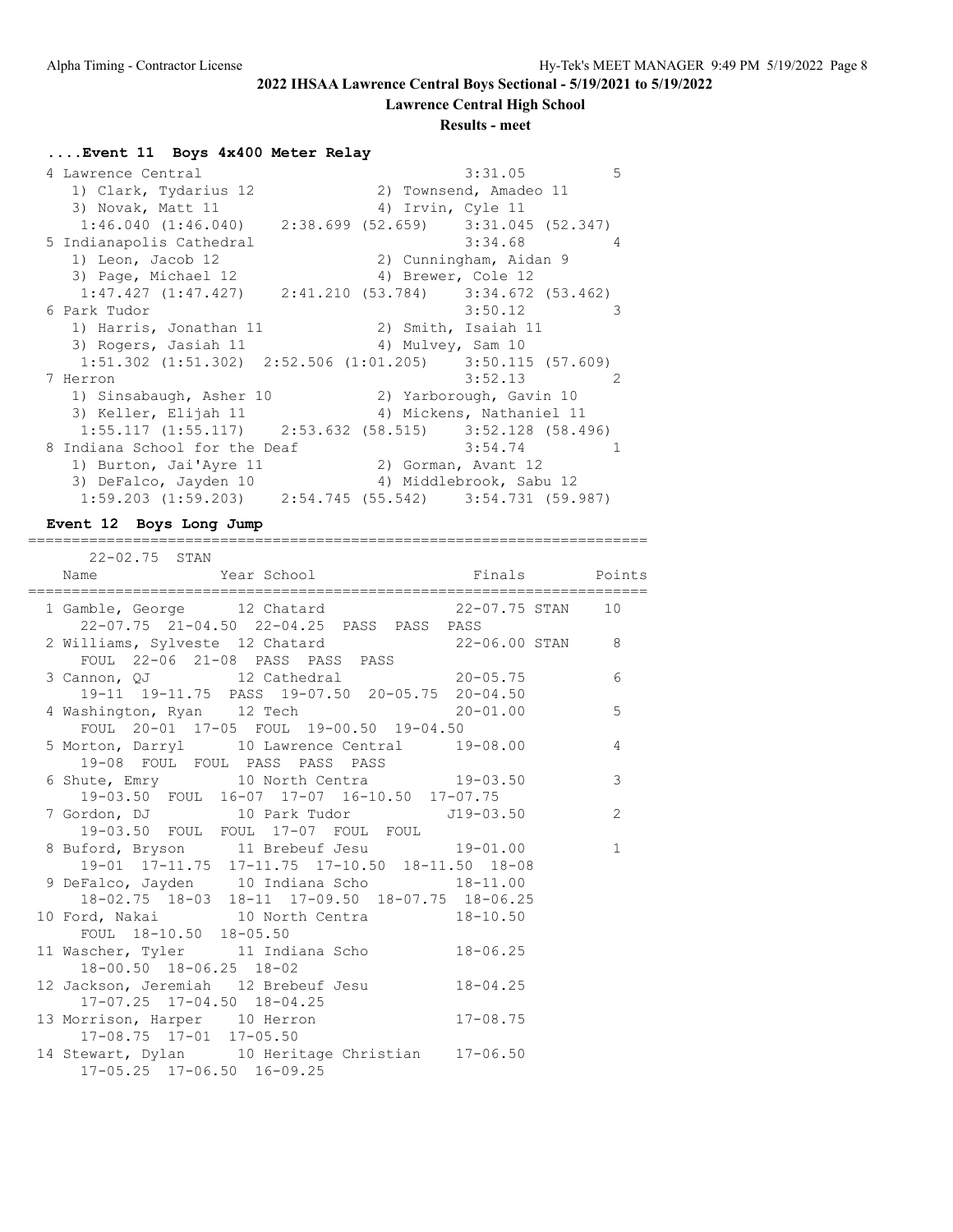**Lawrence Central High School**

**Results - meet**

# **....Event 12 Boys Long Jump**

| 15 Officer, Miles | 10 Herron                        | 16-06.00 |
|-------------------|----------------------------------|----------|
|                   | 15-07 16-06 15-01.25             |          |
| 16 Mark, KJ       | 9 Park Tudor                     | 16-03.00 |
|                   | $15 - 04.75$ $15 - 05$ $16 - 03$ |          |

#### **Event 13 Boys High Jump**

| 6-05.00 STAN                                                                                |                                                  |               |    |
|---------------------------------------------------------------------------------------------|--------------------------------------------------|---------------|----|
| Name<br>============================                                                        | Year School                                      | Finals Points |    |
| 1 Hmurovich, Jay 9 Brebeuf Jesu<br>5-06 5-08 5-10 6-00 6-02 6-05<br>PPP 0 0 XXO 0 XXX       |                                                  | $6 - 02.00$   | 10 |
| 2 Gamble, George 12 Chatard<br>$5 - 06$ $5 - 08$ $5 - 10$ $6 - 00$ $6 - 02$<br>P O XO O XXX |                                                  | 6-00.00       | 8  |
| $5 - 06$ $5 - 08$ $5 - 10$ $6 - 00$<br>O XO XO XXX                                          | 3 Dresselhaus, Jaide 11 Lawrence Central 5-10.00 |               | 6  |
| 4 Witt, Eddie 11 Cathedral<br>$5 - 06$ $5 - 08$ $5 - 10$<br>O O XXX                         |                                                  | $5 - 08.00$   | 5  |
| 5 Coan, Lawrence 12 Brebeuf Jesu<br>$5 - 06$ $5 - 08$ $5 - 10$<br>O XXO XXX                 |                                                  | $J5 - 08.00$  | 4  |
| 6 Conway, Jerren 12 Cathedral<br>$5 - 06$ $5 - 08$<br>O XXX                                 |                                                  | $5 - 06.00$   | 3  |
| $5 - 06$ $5 - 08$<br>XXO XXX                                                                | 7 Mason, Korren 10 North Centra 55-06.00         |               | 2  |
| $5 - 06$<br>XXX                                                                             | -- Chegar, Daniel 9 Heritage Christian           | NH            |    |
| $5 - 06$<br>XXX                                                                             | -- Stewart, Dylan 10 Heritage Christian          | NH            |    |
| -- Johnson, Montell 9 Park Tudor<br>$5 - 06$<br>XXX                                         |                                                  | NH            |    |
| -- Weber, Cole 11 Chatard<br>$5 - 06$<br>XXX                                                |                                                  | NH            |    |
| -- Holt, Denhm 9 North Centra<br>$5 - 06$<br>XXX                                            |                                                  | NH            |    |
| -- Washington, Ryan 12 Tech<br>$5 - 06$ $5 - 08$<br>PPP XXX                                 |                                                  | NH            |    |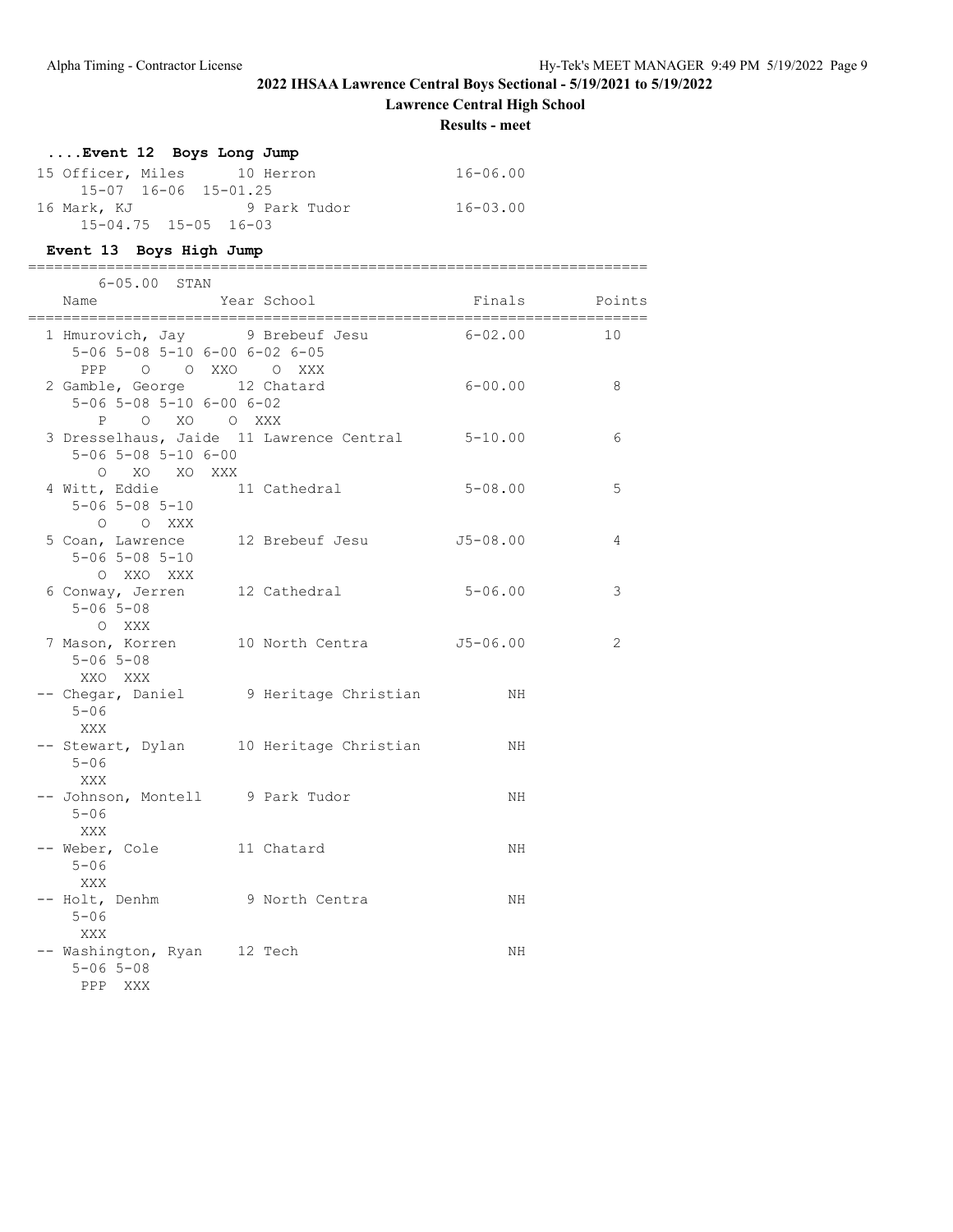**Lawrence Central High School**

**Results - meet**

# **Event 14 Boys Discus Throw**

| 161-03 STAN                                                                                                                                    |                                 |                |
|------------------------------------------------------------------------------------------------------------------------------------------------|---------------------------------|----------------|
| Year School<br>Name                                                                                                                            | Finals Points                   |                |
| 1 Himes, Luke<br>10 Heritage Christian 162-10.00 STAN<br>158-03.50 160-10.50 162-10 FOUL FOUL FOUL                                             |                                 | 10             |
| 2 Hughes, Jaiden 12 Brebeuf Jesu 137-00.50<br>125-01 114-00.50 125-03 FOUL 132-08.50 137-00.50                                                 |                                 | 8              |
| 3 Brewer, Corey 10 Cathedral 130-06.00<br>126-04 130-06 128-03 126-10 124-05.50 FOUL                                                           |                                 | 6              |
| 4 Braun, Brady 12 Chatard<br>127-03 124-08.50 125-03 FOUL FOUL 116-01.50                                                                       | 127-03.00                       | 5              |
| 5 Petrie, Logan 11 Brebeuf Jesu 125-11.50<br>122-00 125-11.50 FOUL FOUL 105-07.50 122-05                                                       |                                 | $\overline{4}$ |
| 6 Edwards, Kaden 11 North Centra 124-10.00<br>FOUL FOUL 124-10 FOUL 124-01 FOUL                                                                |                                 | 3              |
| 7 Johnson, Gregory 12 Tech                                                                                                                     | $123 - 00.50$                   | $\mathbf{2}$   |
| FOUL 123-00.50 121-11 114-06.50 FOUL 118-04.50<br>8 Russell, Mataio 10 Lawrence Central 123-00.00<br>118-02 107-03 118-03 121-06 121-10 123-00 |                                 | $\mathbf 1$    |
| 9 Farah, Chris 12 Cathedral 115-03.00<br>115-03 FOUL 109-05 FOUL FOUL 107-02                                                                   |                                 |                |
| 10 Roar, Laqua<br>$11$ Tech<br>$50$<br>FOUL FOUL 113-09.50                                                                                     | 113-09.50                       |                |
| 11 Mason, Nicholas 10 Heritage Christian 107-09.00<br>92-07.50 107-04.50 107-09                                                                |                                 |                |
| 12 Asekunowo, Moyosio 10 North Centra J107-09.00<br>102-05.50 FOUL 107-09                                                                      |                                 |                |
| 13 Burton, Jai'Ayre 11 Indiana Scho 106-02.00<br>97-08.50 98-10 106-02                                                                         |                                 |                |
| 14 Carroll, Jordan 12 Lawrence Central 104-06.00<br>$92 - 01.50$ $104 - 06$ $98 - 02.50$                                                       |                                 |                |
| 15 Wright, Charles 10 Chatard 103-01.50<br>102-01 95-09 103-01.50                                                                              |                                 |                |
| 16 Morrison, Harper 10 Herron<br>83-10 94-01.50 93-06                                                                                          | $94 - 01.50$                    |                |
| 17 Lynch, Daniel 10 Herron<br>FOUL 72-09 FOUL                                                                                                  | $72 - 09.00$                    |                |
| Event 15 Boys Shot Put<br>====================<br>==============================                                                               |                                 |                |
| 54-06.50 STAN                                                                                                                                  |                                 |                |
| Name Year School                                                                                                                               | Finals Points<br>============== |                |
| 1 Himes, Luke 10 Heritage Christian 60-04.00 STAN                                                                                              |                                 | 10             |

| 1 Himes, Luke 10 Heritage Christian 60-04.00 STAN           | 10 |
|-------------------------------------------------------------|----|
| 51-04.75 57-06.50 60-04 59-03 FOUL 57-08.50                 |    |
| 2 Mickens, Joshua 11 Lawrence Central 50-04.00              | 8  |
| $48-02.50$ $47-03.50$ $47-00.50$ $50-04$ $48-06$ $49-10.50$ |    |
| 3 Hughes, Jaiden 12 Brebeuf Jesu 48-00.50                   | 6  |
| 41-01 47-04 FOUL 44-05 41-01 48-00.50                       |    |
| 4 Edwards, Kaden 11 North Centra 47-11.75                   | 5  |
| 47-11 47-08.25 FOUL 47-11.75 FOUL FOUL                      |    |
| 5 Johnson, I'Renn 11 Lawrence Central 47-02.75              | 4  |
| 45-04.50 FOUL 47-02.75 41-11.50 FOUL FOUL                   |    |
| 6 Wooten, Brennan 11 Cathedral 46-07.00                     | 3  |
| $45-09$ $46-07$ $45-10.50$ $44-10$ $40-06.50$ $43-00$       |    |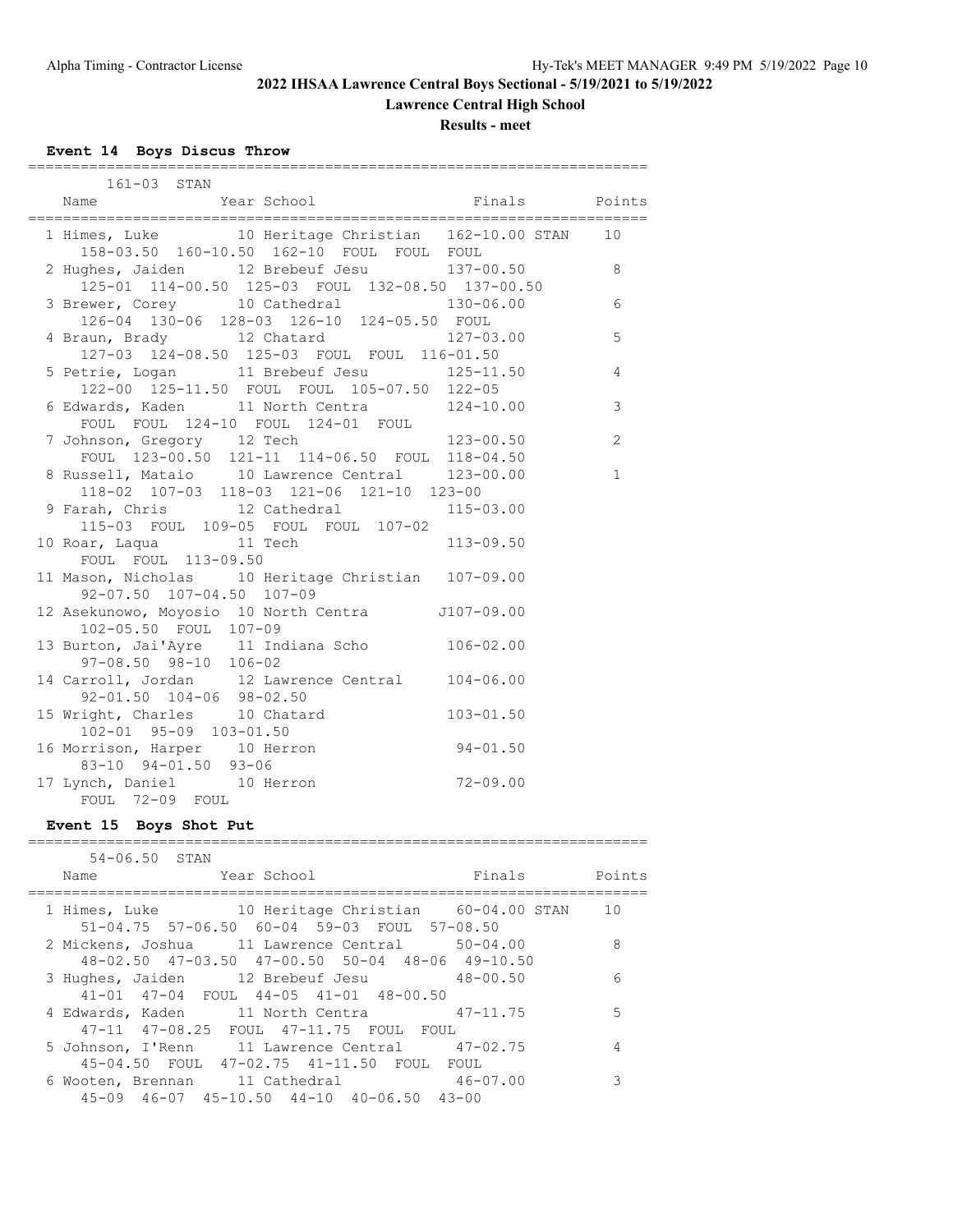**Lawrence Central High School**

#### **Results - meet**

# **....Event 15 Boys Shot Put**

|                                                    |                                                   |              | 2 |
|----------------------------------------------------|---------------------------------------------------|--------------|---|
|                                                    | 42-07 43-08.50 45-04 40-02.75 FOUL 40-08          |              |   |
|                                                    | 8 Johnson, Gregory 12 Tech 15-03.50 1             |              |   |
|                                                    | 44-06.50 42-00 44-01 45-03.50 42-02 40-06         |              |   |
|                                                    | 9 Seibal, Dominic 12 Cathedral 44-08.00           |              |   |
|                                                    | 44-01 FOUL 41-10.50 44-08 FOUL 42-09              |              |   |
|                                                    | 10 Roar, Laqua 11 Tech 43-11.00                   |              |   |
| FOUL 41-04.75 43-11                                |                                                   |              |   |
|                                                    | 11 Boutte, Christian 11 North Centra 41-05.50     |              |   |
| $41 - 05.50$ $40 - 03.50$ $41 - 01$                |                                                   |              |   |
|                                                    | 12 Braun, Brady 12 Chatard 39-04.00               |              |   |
| $38 - 07$ $38 - 09$ $39 - 04$                      |                                                   |              |   |
|                                                    | 13 Mason, Nicholas 10 Heritage Christian 38-07.00 |              |   |
| FOUL 38-07 38-06.75                                |                                                   |              |   |
|                                                    | 14 Ross, Jack 10 Chatard                          | $36 - 00.75$ |   |
| $34-05$ $36-00.75$ $35-10$                         |                                                   |              |   |
| 15 Morrison, Harper 10 Herron                      |                                                   | $34 - 08.00$ |   |
| $33-09$ $34-08$ $34-03.50$                         |                                                   |              |   |
|                                                    | 16 Burton, Jai'Ayre 11 Indiana Scho 33-04.00      |              |   |
| 33-04 FOUL 32-08.50                                |                                                   |              |   |
| 17 Lynch, Daniel 10 Herron<br>23-10.50 26-06 26-07 |                                                   | $26 - 07.00$ |   |
|                                                    |                                                   |              |   |

### **Event 16 Boys Pole Vault**

|                                                               | 14-06.00 STAN |  |                     |                          |     |              |    |               |   |
|---------------------------------------------------------------|---------------|--|---------------------|--------------------------|-----|--------------|----|---------------|---|
| Name                                                          |               |  |                     | Year School              |     |              |    | Finals Points |   |
| 1 Schenck, Charlie 12 Cathedral 12-06.00 10                   |               |  |                     |                          |     |              |    |               |   |
| 8-00 8-06 9-00 9-06 10-00 10-06 11-00 11-06 12-00 12-06 13-00 |               |  |                     |                          |     |              |    |               |   |
|                                                               |               |  |                     | P P P P P P P P O XO O   |     |              |    | XXX           |   |
| 2 Joven, Nate $12$ Chatard $12-00.00$                         |               |  |                     |                          |     |              |    |               | 8 |
| 8-00 8-06 9-00 9-06 10-00 10-06 11-00 11-06 12-00 12-06 13-00 |               |  |                     |                          |     |              |    |               |   |
|                                                               |               |  |                     |                          |     |              |    | XXX           |   |
| 3 Keller, Dylan 11 Cathedral 512-00.00                        |               |  |                     |                          |     |              |    |               | 6 |
| 8-00 8-06 9-00 9-06 10-00 10-06 11-00 11-06 12-00 12-06       |               |  |                     |                          |     |              |    |               |   |
|                                                               |               |  |                     | P P P P P P P O O XO XXX |     |              |    |               |   |
| 4 Novak, Matt 11 Lawrence Central 11-00.00                    |               |  |                     |                          |     |              |    |               | 5 |
| 8-00 8-06 9-00 9-06 10-00 10-06 11-00 11-06                   |               |  |                     |                          |     |              |    |               |   |
|                                                               |               |  | P P P XXO XO XO XXO |                          | XXX |              |    |               |   |
| 5 Lloyd-Hostetter, L 10 North Centra 10-06.00                 |               |  |                     |                          |     |              |    |               | 4 |
| 8-00 8-06 9-00 9-06 10-00 10-06 11-00                         |               |  |                     |                          |     |              |    |               |   |
|                                                               |               |  | P P XO O O O XXX    |                          |     |              |    |               |   |
| 6 Gehlhausen, Conrad 9 North Centra                           |               |  |                     |                          |     | $10 - 00.00$ |    |               | 3 |
| $8 - 00$ $8 - 06$ $9 - 00$ $9 - 06$ $10 - 00$ $10 - 06$       |               |  |                     |                          |     |              |    |               |   |
|                                                               |               |  | P P XO XO O XXX     |                          |     | $8 - 00.00$  |    |               | 2 |
| 7 Schwab, Ryan 9 Brebeuf Jesu<br>$8 - 008 - 06$               |               |  |                     |                          |     |              |    |               |   |
| O XXX                                                         |               |  |                     |                          |     |              |    |               |   |
| -- Oware, Elijah 11 Brebeuf Jesu                              |               |  |                     |                          |     |              | NH |               |   |
| $8 - 00$                                                      |               |  |                     |                          |     |              |    |               |   |
| XXX                                                           |               |  |                     |                          |     |              |    |               |   |
| -- Rodriguez, Saul 12 Tech                                    |               |  |                     |                          |     |              | NH |               |   |
| $8 - 00$                                                      |               |  |                     |                          |     |              |    |               |   |
| XXX                                                           |               |  |                     |                          |     |              |    |               |   |
|                                                               |               |  |                     |                          |     |              |    |               |   |